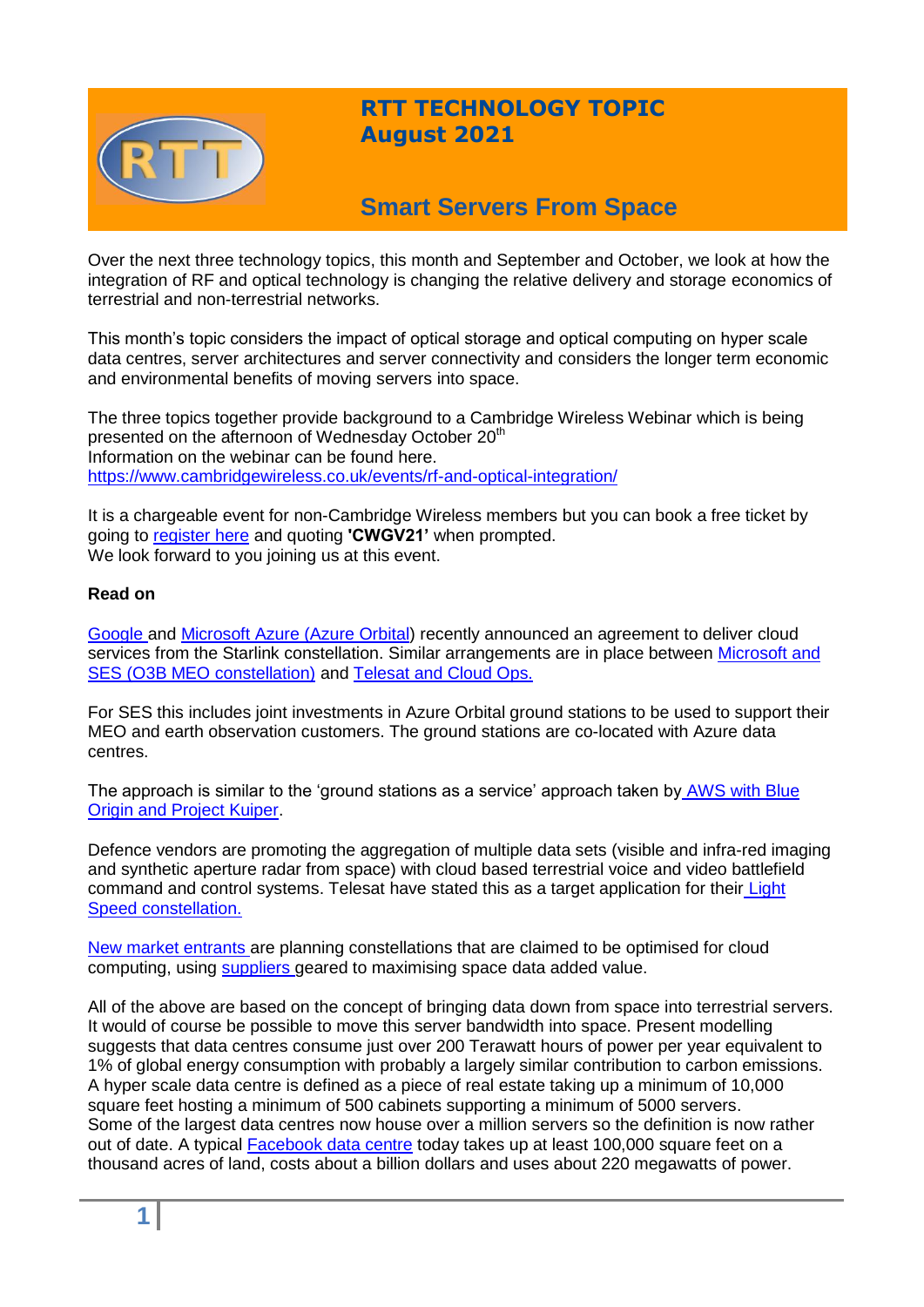There are more than [500 hyper scale data centres worldwide w](https://www.datacenterknowledge.com/cloud/analysts-there-are-now-more-500-hyperscale-data-centers-world)ith over 40% owned and operated by companies such as AWS, Microsoft, Google, IBM, Facebook, Twitter, eBay, Ali Baba, Baidu and Apple.

That amount of real estate would be equivalent to having 7000 International Space Station satellites in low earth orbit weighing something of the order of 3 million metric tons. Even Mr Musk's biggest rocket would require thirty thousand trips into low earth orbit to make that happen. However several things could happen which together would make space based computing and memory assets more valuable than their terrestrial equivalents.

The nice thing about space is that electricity is free (it is sunnier in space), there are no landlord costs (there is plenty of space in space) and once in space, computing and storage hardware has a zero carbon footprint. Computing power in space could reduce the cost and carbon impact of mining bit coins and other crypto currencies and other computationally expensive processes. But it is still expensive.

A Falcon Heavy rocket can deliver 30 ton payloads to GSO for about \$150 million dollars (\$5 million dollars per ton). This cost has been halving every 18 months but that is because it has been historically expensive to launch a rocket. Once Mr Musk has extracted maximum value out of a reusable first stage the rate of cost reduction per ton could be expected to slow due to the more or less constant cost of the fuel needed for the rocket. The Space Shuttle weighed 200,000 pounds but the fuel weighed twenty times as much. Modern rocket engines use fuel more efficiently but essentially operate in the same way as regular jet engines in a process of rapid but sub sonic combustion known as deflagellation. Rockets also have to provide their own oxygen which makes them less weight efficient.

Small incremental performance improvement jet engines and rocket engines are still possible but thermal efficiency remains stubbornly below 50%

This could be improved close to 100% by adding a detonation process as a precursor to the combustion process. A series of detonations create overlapping waves of supersonic energy which tumble into a combustion chamber which then burns fuel at close to 100 per cent efficiency. These are known as pulse detonation engines but the problem has been that it is hard to control and sustain the detonation process for more than a few milliseconds.

The most promising solution so far is a [continuous rotating detonation engine w](https://newatlas.com/space/rotating-detonation-engine-ucf-hydrogen-oxygen/)here fuel is burned by transverse shock waves traveling at four to five times the speed of sound that spin within an annulus with the shock acting as a bladeless compressor feeding into a secondary combustion chamber.

These engines could make hydrogen weight economic for aircraft and could mean that a single stage rocket could fly into space with significantly higher payloads per ton of fuel.

However even if it became cost economic to deliver servers into space there would be other problems to overcome including radiation damage and collision risk.

Collision risk could be mitigated by placing the servers in geostationary orbit though the added latency might be an issue. There is an ever increasing need to manage traffic in LEO and MEO orbits. It would help if all the satellites sharing an orbital shell were going in the same direction.

Radiation damage could be mitigated by using optical computers and optical storage.

In our May and June technology topic/postings we talked about Smart Quantum from space, inter satellite and inter constellation optical cross connect and optical downlinks and uplinks as inter coupled enabling technologies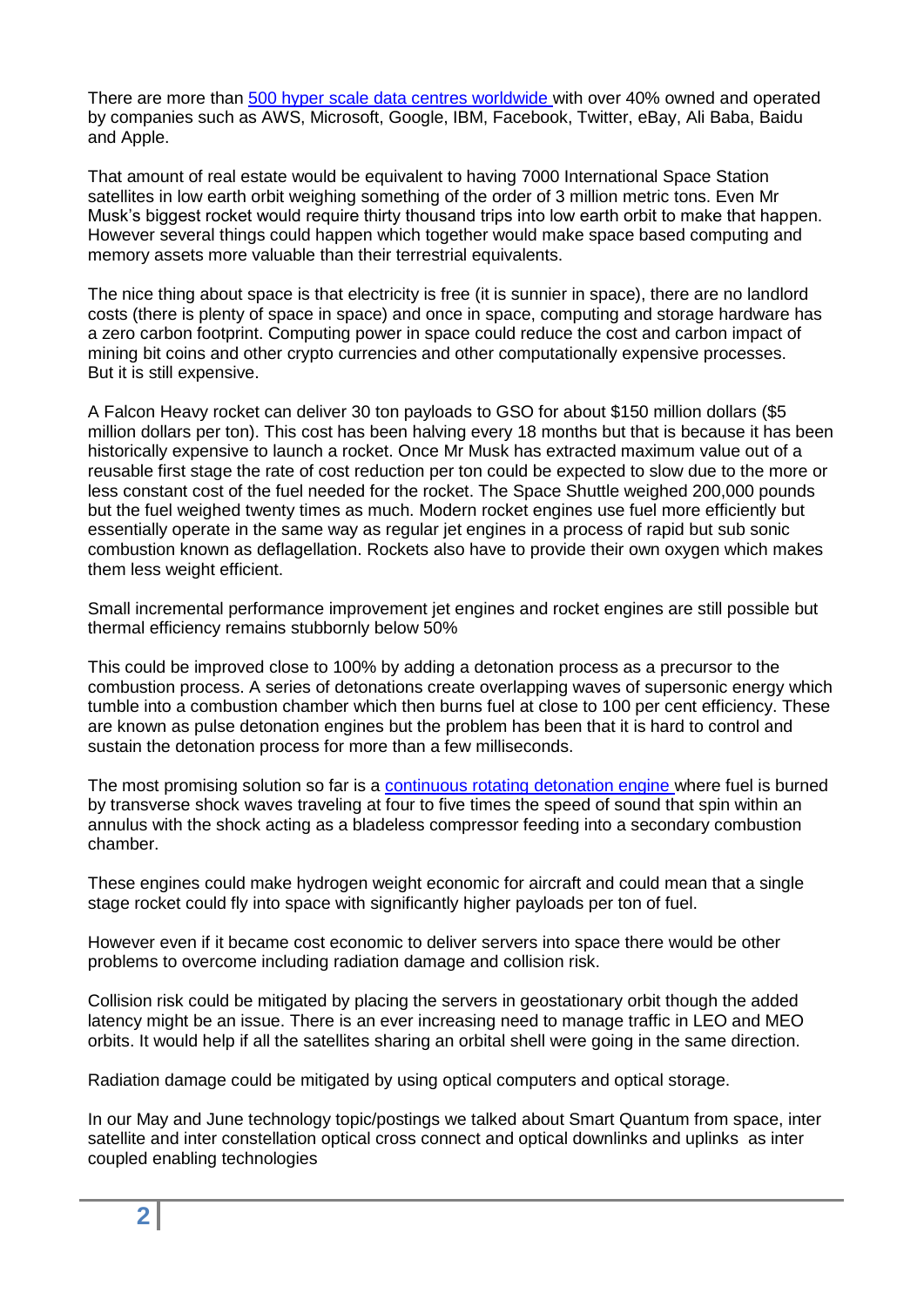Optical computing and optical storage are another part of that same story.

Photonic computers would not be as fast as quantum computers but would be more tolerant to temperature change and noise, faster and more size and weight efficient than existing computer hardware and immune to radiation damage.

The starting point is an optical transistor probably using optical crystals with a non-linear refractive index where the intensity of incoming light influences the intensity of the light transmitted influences the intensity of the light transmitted through the material in a similar manner to the current response of a bipolar transistor. This opens up a world of optical logic gates. Colours are also provide a potentially interesting way to represent vectors and can be applied to complex numbers.

Storage could be based on utilising colour (frequency/wavelength) together with brightness and saturation using nano crystals as a storage medium, yielding a compact way of representing and searching large volumes of data.

It could be argued that optical computers and optical storage remain too far in the future to be of interest to strategy teams and investors. Ubiquitous optical computing and optical storage is probably still thirty years away but in the greater scheme of telecom technology economics, thirty years is not a long time.

More specifically, optical computing and optical storage in space would make servers in space economic particularly if implemented across large numbers of optically inter connected satellites in LEO, MEO and GSO orbit, optically interconnected to earth through widely distributed ground stations integrated with their own optical buffer and storage bandwidth and optical computing power.

In previous technology topics/postings we have suggested that optical asset value will outpace RF asset value over the next twenty to thirty years and space asset value will outpace terrestrial asset value over a similar time scale.

If this is true then the consequences for terrestrial operators and their vendors are profound.

Servers in space are part of that emerging narrative of challenge and change.

### **Ends**

For more background on these topics, buy a copy of our latest book

### **5G and Satellite Spectrum, Standards and Scale**

Available from Artech House, you can order a copy on line using the code VAR25 to give you a 25% discount.

**<http://uk.artechhouse.com/5G-and-Satellite-Spectrum-Standards-and-Scale-P1935.aspx>**

For information on our South East Asia consultancy services, bespoke research and in house virtual or on site/off site facilitation workshops e-mail **[daniel@nichemarketsasia.com](mailto:daniel@nichemarketsasia.com)**

### **About RTT Technology Topics**